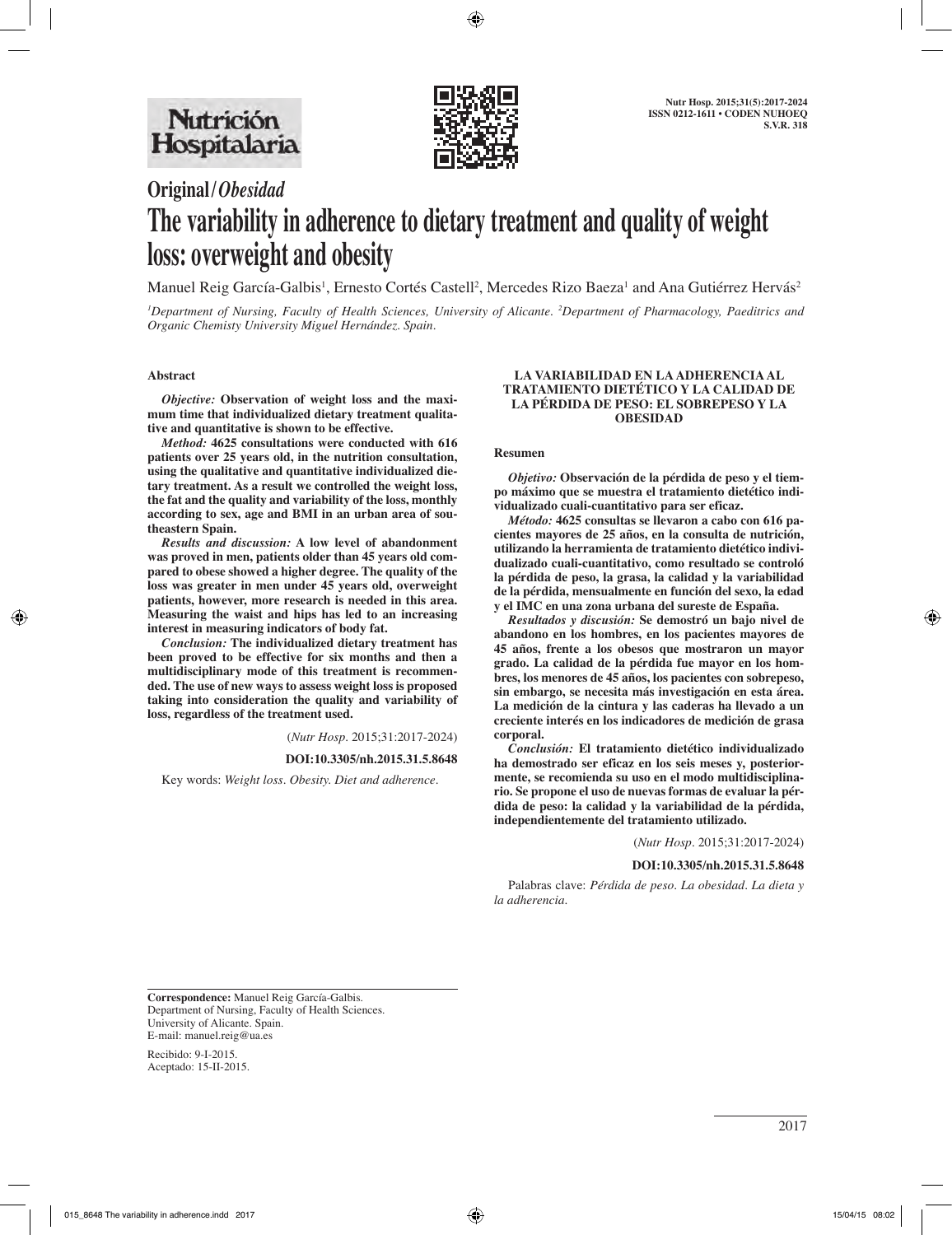## **Introduction**

#### *Body composition and fat mass*

Weight gain corresponding to increased adipose deposits has a negative effect on health, including a greater prevalence of mortality, and a wide range of chronic diseases, thus contributing to poorer quality of life<sup>1</sup>. This research evaluated weight and fat loss and the quality of the weight lost. Some authors noted that not all weight loss provides these health improvements, however the reduction of the proportion of body fat can be of greater significance. Therefore, intervention in weight loss should focus on the loss of body  $fat^{2,3}$ .

## *Treatment of loss, adherence and abandonment*

This clinical trial is based on the ongoing learning process as a stimulus for the patient, suggesting that said process will assist in reducing levels of abandonment<sup>4</sup>. For this purpose individualised dietary treatment of weight and fat loss was monitored, based on the time spent in the clinic, sex, age, BMI and quality of weight loss. This type of study may contribute to a possible improvement in the lines of the research relating to obesity, as recommended by the EASO\_ SAB report. Furthermore, this line of research may provide a response to simple and transversal questions which could be raised in respect of any weight loss method $5$ 

# *Theoretical Framework*

Obesity at a global level continues to rise, as recent studies have shown, with an average increase in body mass index (BMI ) of 0.4 kg/m per decade from 1980 and Spain is no exception. There has been an enormous increase in new weight loss treatments, many of which have not been compared and contrasted and perhaps this is not the most appropriate course of action3 . Improvements in life style and eating habits can be addressed in many ways however, but the most interesting objective is to achieve a healthy weight and to ensure that said weight change is maintained over time 6-8. Some authors mention the difficulty in adapting to the changes made, a concept known as "adherence to treatment"9 . Abandonment is the most frequent cause, at times accounting for up to 68% of grounds for failure of the treatment<sup>10,11</sup>. Such a high rate of abandonment may be motivated by: ignorance of the treatment, strategies which are not adapted to the patient's level of excess weight 12, women are more interested in altering their weight together with their life style, and thus their weight loss goals are not realistic<sup>11</sup>. It is recommended that concerted goals and strategies are followed in the chosen treatment $13$ .

# *Purpose of the Study*

Monthly weight loss variability was observed, determining the maximum recommended duration for use of the individualised dietary treatment and proposing new forms of expression for the effectiveness of weight lost for any weight loss method.

# **Material and methods**

# *Participants*

Weight and fat loss were analysed in an individualised manner in a total of 616 patients, generating 4625 nutrition consultations in an urban area of south eastern Spain, for a period from 2006 -2012.

The selection criteria applied were:  $\geq 25$  years of  $age<sup>14</sup>$ ; with a body mass index equal to or greater than 25 kg/m2 , divided into two groups: overweight (BMI: 25-30 kg/m<sup>2</sup>) and obesity (BMI: ≥30 kg/m<sup>2</sup>)<sup>15</sup>; without allergies, or known food intolerances; without incapacitating psychomotor or comprehension conditions and carrying out the dietary recommendations given; and to agree to participate in this study. And as criteria for exclusion, all those patients who failed to comply with the foregoing conditions; those who have a pacemaker type device fitted; who have undergone corrective surgery for morbid obesity (bariatric surgery, fitting of gastric band or balloon or other similar devices); those who request food replacement or dietary supplements and/or drugs; patients who required ovolacto-vegetarian diets or others outside the recommendations of nutritional intervention based on the food pyramid; and patients who need controlled diets due to metabolic diseases or specific intolerances, low gluten, hyperphenylalaninemia , purine metabolism disorders, diabetes etc.

# *Individualised measurement of body weight of the patients in the consulting room*

For weighing and calculation of the body fat the Tanita BC-418MA body composition analysis was used (TANITA, Corporation of America, Arlington Heights, IL, USA) For the weighing process the following preliminary recommendations were followed: a homogeneous weighing timetable; no previous physical exercise that day; avoidance of excessive water consumption; and furthermore, in the event that the subject is being treated with diuretics, the dose should not usually vary.

Every two weeks, in each individualised consultation the anthropometric parameters of body weight and body mass were measured over a maximum period of six months. All the anthropometric data obtained were noted in the patient's file, and the data to be analysed were recorded on a spread sheet: treatment time, age,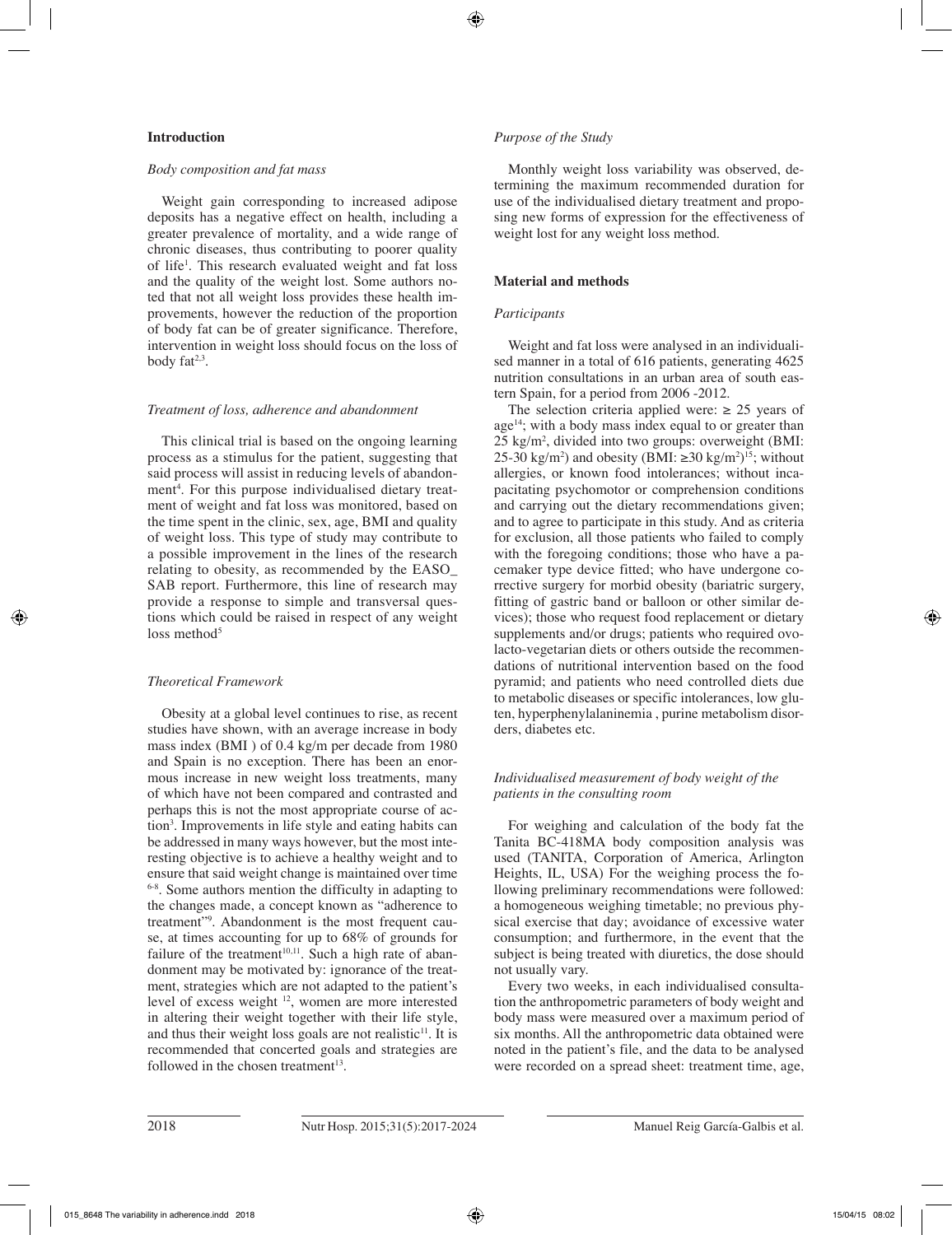sex, weight, height, fat content, based on which the initial and final BMI were calculated, the weight loss percentages and body fat with respect to the initial figures.

With respect to adherence, the patient's monthly attendance at the clinic was taken into account. For the study the patients were monitored from the start of treatment to the date of signing off, considering a maximum period of six months of treatment. An attempt was made to reduce the level of patient abandonment by facilitating communication with and greater access to the professional treating the patients<sup>16</sup>. In order to improve understanding and adaptation to the treatment, an ongoing learning process was developed divided into three stages: initiation period, perfecting phase and maintenance. During the final phase more extensive and less strict dietary guidelines were gradually introduced, particularly for weekends. These measures were agreed with the patient, and were included as part of their goals and nutritional planning<sup>4</sup>.

#### *Diet as a tool for treating weight loss*

This was based on a balanced diet which qualitatively and quantitatively reduces weight with recommendations for increased understanding of what that entails, and using locally grown and sourced foods. The distribution of macronutrients in said diet was based on a hypo-lipidic diet (10-15%); with proteins accounting for 15-20%; and with carbohydrates adapted to 60-65% avoiding those with a high glycaemic index. The aim was for the diet to lead to a reduction of 20-30% in terms of energy needs according to re $commendations<sup>17</sup>$ , said energy deficit will be adapted on the basis of gradual weight loss obtained, thus ensuring a continuous loss<sup>4</sup>.

## *Parameters for assistance and interpretation of the loss*

Adherence to the treatment measured as patients who remain: PCAC = patients who continue to attend the clinic.

Patients who normalise:  $PN =$  patients who have been signed off as they achieved their objective. In excess weight the goal pursued was to reach a healthy weight or normoweight<sup>15</sup> and in the case of the obese the goal is to reach overweight status.

Patients who abandon the treatment: PDT = patients who fail to continue and who have not reached any of the goals mentioned in the PN.

Percentage of weight lost: %WL=100 x (Weight lost between visits to the clinic/initial weight )*.* 

Percentage of fat lost: %FL=100 x (Fat lost between visits to the clinic/initial fat).

Quality of loss: QL= %FL/%WL.

Variability %WL: V%WL=100 x (%WLtotal-%WLmonth) / % WLtotal.

Variability %FL: V%FL=100 x (%FLtotal-% FLmonth) / % FLtotal.

V%TWLS: Variability percentage of total weight loss of the sample (n=616).

V%FLTS: Variability in the percentage of fat loss total sample (n=616).

Both parameters help to assess how the weight and fat loss has been each month in relation to the total weight and fat lost. They may be used for any age group, sex, BMI and physical activity carried out. It is interpreted that at the lowest value of variability, the loss of that month was more significant with respect to the remainder of the treatment.

# *Statistical Analysis*

The data was processed statistically using the IBM SPSS Statistics 22.0 package. Non parametric studies were used between the different subgroups as normal distribution was not available. Significations for p<0.05 were considered.

# **Results**

# *Description of the participants*

The initial sample consisted of 616 patients, the majority of whom were women (69%), aged between 25 and 44  $(52\%)$  and obese  $(55\%)$  (Table I). The evolution of patients over a six month treatment period is represented monthly in figure 1. Analysing these parameters on a month by month basis, and in relation to groups of sex, age and the degree to which they are overweight or obese, it was noted that men, the over 45s and the obese displayed a greater level of abandonment. In the case of patients who were signed off because they successfully completed the treatment (they normalised) there was an alternation between under and older than 45 years, as in the case of overweight and obese, however, men showed a tendency to greater success in completing the treatment than women (Table I).

## *Effectiveness of the loss between variables and the treatment time*

As a result of the losses obtained through attending the clinic, the aforementioned parameters are highlighted as indicated in table II. Men showed a significantly greater % of fat and weight loss than women, though this became equal after the fourth month. In the case of those under 45 years, the % of fat loss was greater than in those over 45 years which evened out as the treatment progressed. There was only a significant di-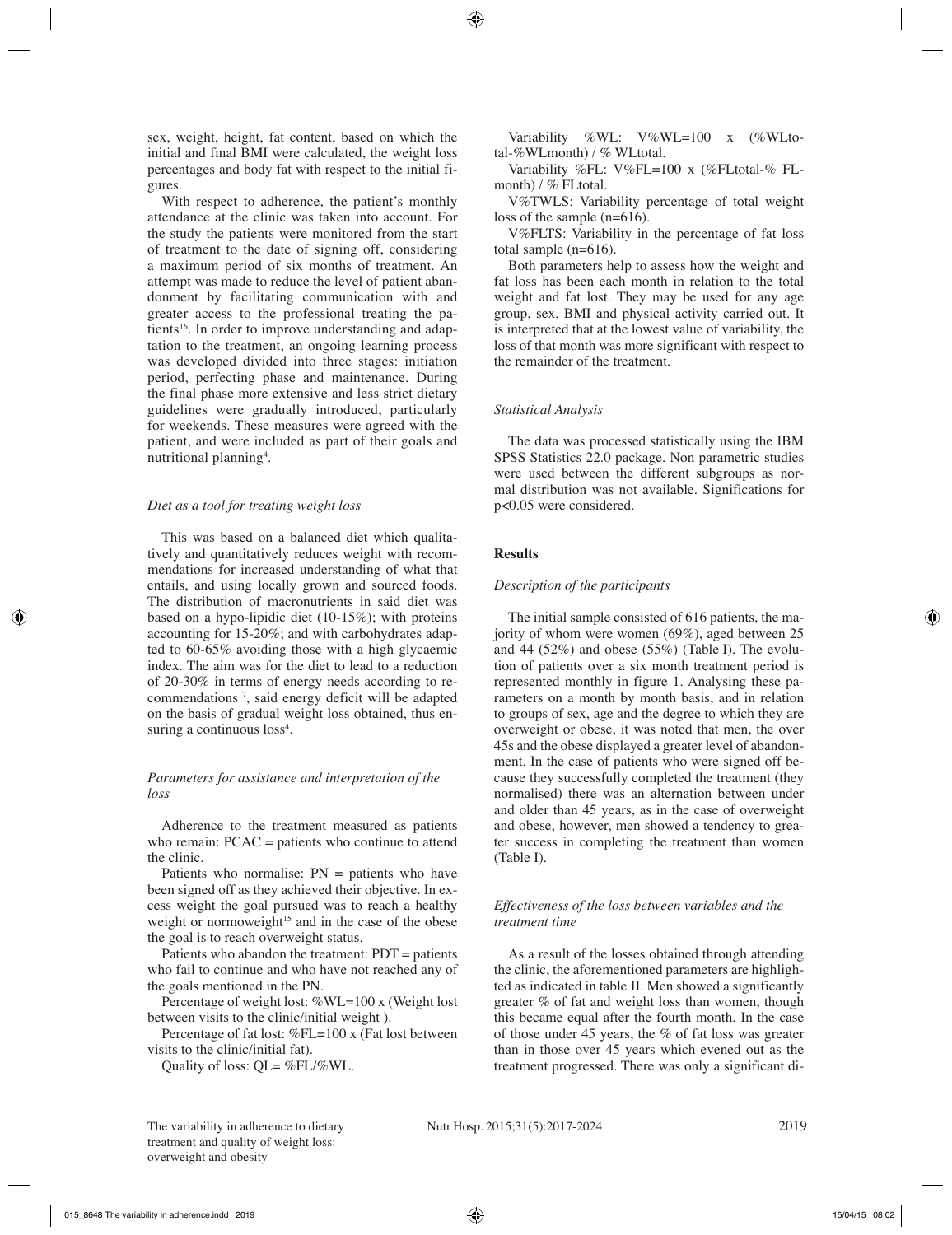| age groups and excess weight or obesity |                  |                    |                               |                          |                         |                                    |
|-----------------------------------------|------------------|--------------------|-------------------------------|--------------------------|-------------------------|------------------------------------|
| Treatment                               | Men<br>$n = 188$ | Women<br>$n = 428$ | $25-44 \, years$<br>$n = 322$ | $>45$ years<br>$n = 294$ | Overweight<br>$n = 275$ | <i><b>Obesity</b></i><br>$n = 341$ |
| $1st$ month                             |                  |                    |                               |                          |                         |                                    |
| PCAC $(n \, (\%)$                       | 188(100)         | 424 (99,1)         | 319 (99,1)                    | 293(99,7)                | 274 (99,6)              | 338(99,1)                          |
| $\downarrow$ BMI < 25 (n $(\%)$ )       | 18(9,6)          | 75(17,5)           | 67(20,8)                      | 26(8,8)                  | 92(33,5)                | 1(0,3)                             |
| $\downarrow$ BMI < 30 > 25 (n (%))      | 45 (23,9)        | 57(13,3)           | 47(14,6)                      | 55 (18,7)                | NP                      | 99 (29)                            |
| PDT $(n \ (\%))$                        | $\boldsymbol{0}$ | 4(0,9)             | 3(0,9)                        | 1(0,3)                   | 1(0,4)                  | 3(0,9)                             |
| $2nd$ month                             |                  |                    |                               |                          |                         |                                    |
| PCAC $(n (\%))$                         | 126(67)          | 280 (65,4)         | 200(62,1)                     | 206(70,1)                | 173(62,9)               | 233 (68,3)                         |
| $\downarrow$ BMI < 25 (n $(\%)$ )       | 14(7,5)          | 61(14,3)           | 51(15,8)                      | 24(8,16)                 | 74 (26,9)               | 1(0,3)                             |
| $\downarrow$ BMI < 30 > 25 (n $(\%)$ )  | 40(21,3)         | 46(10,7)           | 35(10,9)                      | 51 (17,3)                | NP                      | 77(22,6)                           |
| PDT $(n \, (\%)$                        | 44 (23.4)        | 69(16,1)           | 52(16,1)                      | 61(20,7)                 | 9(3,3)                  | 104(30,5)                          |
| 3rd month                               |                  |                    |                               |                          |                         |                                    |
| PCAC $(n (\%))$                         | 68 (36,2)        | 116(27,1)          | 78 (24,2)                     | 106(36,1)                | 54 (19,6)               | 130(38,1)                          |
| $\downarrow$ BMI < 25 (n $(\%)$ )       | 3(1,6)           | 23(5,4)            | 16(5)                         | 10(3,4)                  | 25(9,1)                 | 1(0,3)                             |
| $\downarrow$ BMI < 30 > 25 (n $(\%)$ )  | 29 (15,4)        | 28(6,5)            | 23(7,1)                       | 34(11,6)                 | NP                      | 45(13,2)                           |
| PDT $(n \, (\%)$                        | 44 (23,4)        | 103(24,1)          | 71 (22)                       | 76 (25,9)                | 45 (16,4)               | 102 (29,9)                         |
| 4 <sup>th</sup> month                   |                  |                    |                               |                          |                         |                                    |
| PCAC $(n \, (\%)$                       | 35(18,6)         | 37(8,6)            | 29(9)                         | 43 (14,6)                | 11(4)                   | 61(17,9)                           |
| $\downarrow$ BMI < 25 (n $(\%)$ )       | 3(1,6)           | $\boldsymbol{0}$   | 3(0,9)                        | $\boldsymbol{0}$         | 2(0,7)                  | 1(0,3)                             |
| $\downarrow$ BMI < 30 > 25 (n $(\%)$ )  | 16(8,5)          | 14(3,3)            | 11(3,4)                       | 19(6,5)                  | NP                      | 25(7,3)                            |
| PDT $(n \, (\%)$                        | 30(16)           | 56 (13,1)          | 33(10,2)                      | 53 (18)                  | 18(6,5)                 | 68 (19,9)                          |
| $5^{\rm th}$ month                      |                  |                    |                               |                          |                         |                                    |
| PCAC $(n (\%))$                         | 19(10.1)         | 15(3,5)            | 13(4)                         | 21(7,1)                  | 3(1,1)                  | 31(9,1)                            |
| $\downarrow$ BMI < 25 (n $(\%)$ )       | $\boldsymbol{0}$ | $\boldsymbol{0}$   | $\boldsymbol{0}$              | $\boldsymbol{0}$         | $\boldsymbol{0}$        | $\boldsymbol{0}$                   |
| $\downarrow$ BMI < 30 > 25 (n $(\%)$ )  | 11(5,9)          | 7(1,6)             | 7(2,2)                        | 11(3,7)                  | NP                      | 8(2,3)                             |
| PDT $(n \, (\%)$                        | 13(6,9)          | 22(5,1)            | 13(4)                         | 22(7,5)                  | 6(2,2)                  | 29(8,5)                            |
| $6th$ month                             |                  |                    |                               |                          |                         |                                    |
| PCAC $(n \, (\%)$                       | 9(4,8)           | 6(1,4)             | 4(1,2)                        | 11(3,7)                  | 1(0,4)                  | 14(4,1)                            |
| $\downarrow$ BMI < 25 (n $(\%)$ )       | $\boldsymbol{0}$ | $\boldsymbol{0}$   | $\overline{0}$                | $\boldsymbol{0}$         | $\boldsymbol{0}$        | $\boldsymbol{0}$                   |
| $\downarrow$ BMI < 30 > 25 (n (%))      | 4(2,1)           | 2(0,5)             | 2(0,6)                        | 4(1,4)                   | NP                      | 6(1,8)                             |
| PDT $(n \, (\%)$                        | 10(5,3)          | 9(2,1)             | 9(2,8)                        | 10(3,4)                  | 2(0,7)                  | 17(4,9)                            |

| <b>Table I</b>                                                                          |  |  |  |  |
|-----------------------------------------------------------------------------------------|--|--|--|--|
| Total sample, remaining and abandoning, according to distribution of the sample by sex, |  |  |  |  |
| age groups and excess weight or obesity                                                 |  |  |  |  |

BMI<25 pass to normoweight ; ↓ to BMI: Has reduced to the corresponding BMI; NP: not appropriate.

fference between those who were overweight and the obese during the first month (Table II).

In the evolution of the treatment over time, according to sex, age and BMI, the variation of %WL and %FL a considerable loss was noted up to the third month of treatment, and subsequently this diminished. The quality of loss (QL) reduced gradually as the treatment progressed in men and women over 45, however, in women over 45 it gradually increased. In the variability of monthly weight and fat loss it may be seen that effectiveness is not as great as in previous cases, as the monthly and total loss of the treatment is taken into account. In the V%WL in men, patients aged 25 to 44 and with excess weight, the monthly loss reduced gradually however in the case of women, the patients over 45 and the obese gradually reduced the effectiveness of the loss up to the final months despite the fact that there were improvements in the final mon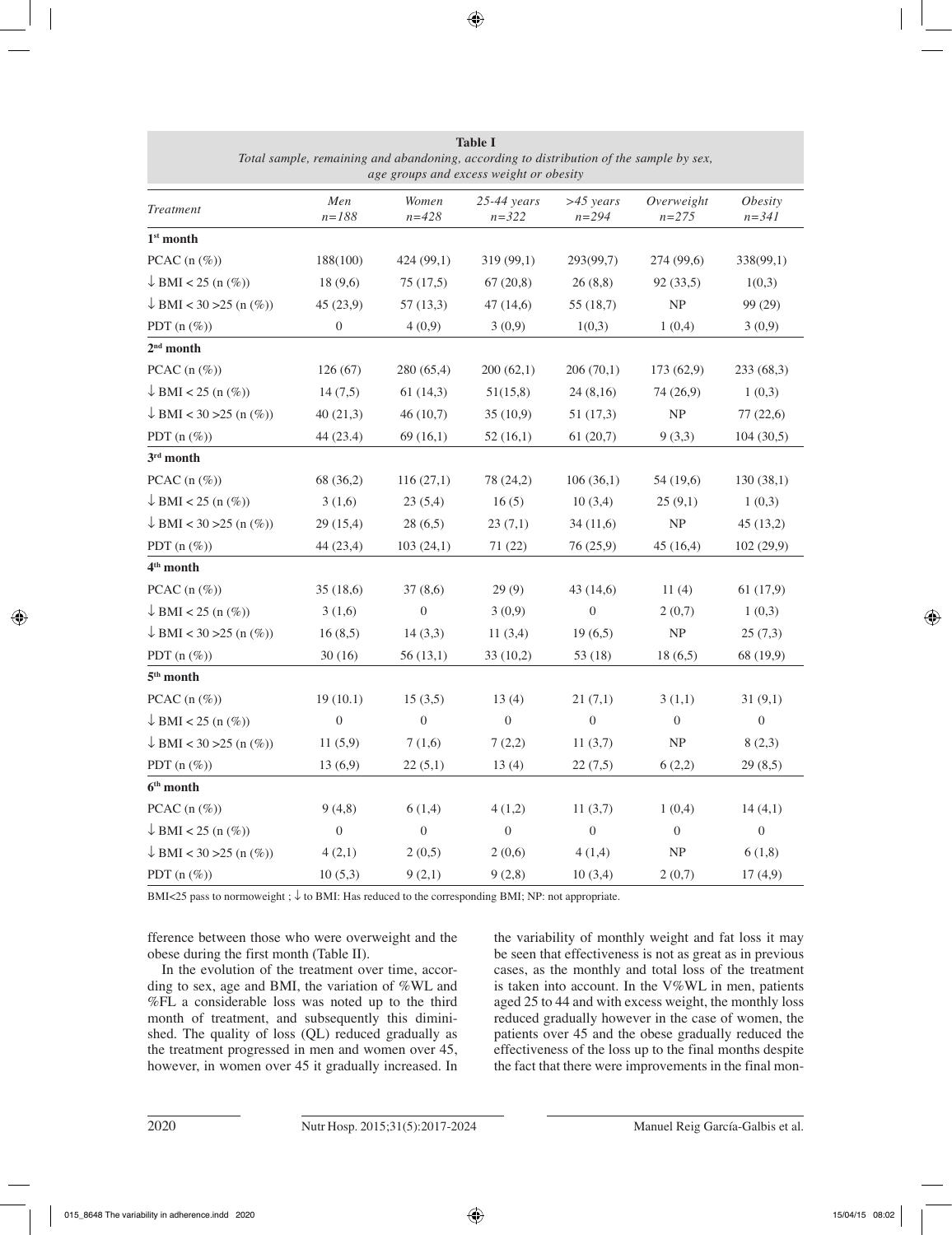th. In the V%FL in the case of women, men, in both the overweight and the obese, the loss was gradual, however in the case of comparison by age a weight reduction was noted up to the third or fourth month (Table II). In the V%PP and V%FL of the total sample only favourable results were obtained in the first month, the same trend according to sex, age and degree of BMI (Table III).

## **Discussion**

#### *Strengths of the study*

The following points require mention: the intervention of only one nutritionist, eliminating possible bias in interpretation; six years of data compilation which permit observation of any improvement that the treatment requires; the number of patients of both sexes, the age range, the observation period per subject and the number of consultations evaluated; the patient's access to the professional without time restrictions, the use of a personalised qualitative and quantitative diet based on locally grown foods, without any need to measure exactly the weight of the food used, which makes monitoring of the treatment easier.

#### *Abandonment and adherence to the treatment*

This research has been characterised by a low percentage of abandonment, despite the breadth of the sample and the treatment time, highlighting a higher level of men, the over 45s and the obese. Other authors obtained between 48% and 68% abandonment<sup>10,18</sup>. Using a diet adapted to the patient's habits, with locally sourced foods and easy measurement of the amounts of foods used, pursues two objectives: the dietary treatment is better adapted to the patient, and also the fact that this type of method may be applied in different public institutions (health centres, hospitals etc).

## *Parameters for interpretation of the loss*

Two new indicators were proposed in order to evaluate the weight loss: the quality (QL) and the variability (V%WL and V%FL) which will help to make comparisons in any clinical trial carried out with humans at different times during the treatment, irrespective of their sex, age and BMI. Therefore, it will permit recognition of exactly when and in what conditions a treatment is most effective. The variability



*Fig. 1.—Evolution of the total sample during the six months of treatment.*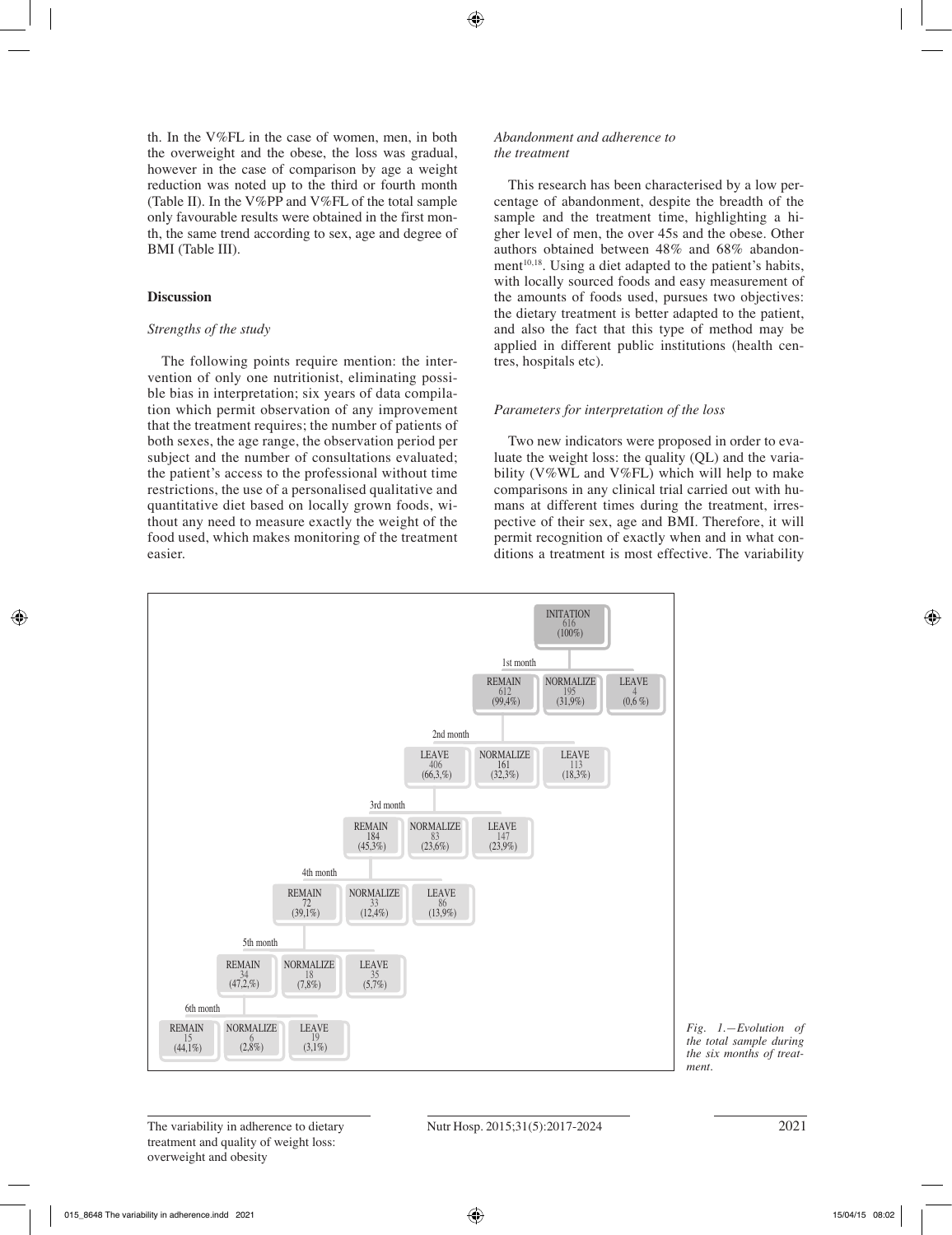| Treat-ment            | Change-ful          | Men<br>$n = 188$ | Woman<br>$n = 428$ | $25 - 44$ years<br>$n = 322$ | $>45$ years<br>$n = 294$ | Overweight<br>$n = 275$           | <i><b>Obesity</b></i><br>$n = 341$ |
|-----------------------|---------------------|------------------|--------------------|------------------------------|--------------------------|-----------------------------------|------------------------------------|
| $1st$ month           | $\% \text{WL}$      | $4,4(2,3)*$      | $4,0(2,4)$ *       | 4,1(2,7)                     | 4,0(2,0)                 | 4,2(2,6)                          | 4,0(2,1)                           |
|                       | $\%$ FL             | $11,1(8,3)$ ***  | $7,6(6,0)$ ***     | $9,5(7,8)$ **                | $7,8(6,0)$ **            | $9,9(7,7)$ ***                    | $7,7(6,2)$ ***                     |
|                       | QL                  | $3,1(5,4)$ ***   | $2,2(2,3)$ ***     | $2,9(4,6)*$                  | $2,1(2,0)$ *             | $2,5(2,9)$ ***                    | $2,4(4,0)$ ***                     |
|                       | V%WL                | 36,5(38,2)       | 25,6(57,5)         | 26,4(63,1)                   | 31,5(38,4)               | $22,6(68,0)*$                     | $33,8(35,5)$ *                     |
|                       | V%FL                | $43,9(47,1)$ *   | $35,8(60,2)$ *     | 37,0(52,0)                   | 39,7(61,3)               | $35,6(56,9)$ *                    | $40,4(56,5)$ *                     |
| $2^{\rm nd}$ month    | $\%\mathrm{WL}$     | 3,1(2,3)         | 2,8(2,5)           | 3,1(2,4)                     | 2,8(2,4)                 | 2,9(2,4)                          | 2,9(2,4)                           |
|                       | $\%$ FL             | $9,4(8,3)$ ***   | $6,3(6,7)$ ***     | 7,4(7,3)                     | 7,3(7,5)                 | 8,2(8,2)                          | 6,9(6,9)                           |
|                       | QL                  | $2,5(5,2)$ ***   | $1,7(8,2)$ ***     | 1,2(8,0)                     | 2,4(6,9)                 | 1,9(9,8)                          | 2,8(5,5)                           |
|                       | V%WL                | 70,8(25,6)       | 71,6(60,0          | 69,2(65,4)                   | 73,1(33,9)               | 69,6(74,8)                        | 72,3(30,2)                         |
|                       | V%FL                | 65,5(29,8)       | 62,8(75,8)         | 55,6(80,7)                   | 70,7(43,5)               | $51,0(89,9)*$                     | $70,9(41,2)*$                      |
| $3^{\rm rd}$ month    | $\% \text{WL}$      | 2,1(1,9)         | 2,3(1,9)           | $2,7(1,9)$ *                 | $1,9(1,9)$ *             | 1,7(1,7)                          | 2,4(1,9)                           |
|                       | $\%$ FL             | $7,0(10,1)$ **   | $4,5(6,0)$ **      | $7,0(6,0)$ **                | $4,6(8,9)$ **            | 4,8(6,6)                          | 5,7(8,4)                           |
|                       | QL                  | 1,8(13,7)        | 2,9(5,4)           | 2,9(7,1)                     | 2,4(11,3)                | 3,8(5,0)                          | 2,2(10,4)                          |
|                       | V%WL                | 82,5(17,8)       | 79,4(18,2)         | 76,2(16,8)                   | 83,2(18,3)               | 82,7(16,8)                        | 80,1(18,4)                         |
|                       | V%FL                | 82,0(27,8)       | 77,3(30,8)         | 73,6(27,9)                   | 82,5(30,3)               | $81,6(29,5)$ *                    | $78,6(29,8)*$                      |
| 4 <sup>th</sup> month | $\%\mathrm{WL}$     | 1,6(1,4)         | 1,4(2,2)           | 1,2(1,8)                     | 1,7(1,8)                 | 1,2(1,3)                          | 1,5(1,8)                           |
|                       | %FL                 | 4,4(5,8)         | 3,4(6,0)           | 3,5(6,1)                     | 4,1(5,9)                 | 2,0(7,1)                          | 4,0(5,8)                           |
|                       | QL                  | 1,4(14,5)        | 2,8(3,1)           | 2,6(5,1)                     | 1,8(13,3)                | 4,8(5,3)                          | 1,9(10,7)                          |
|                       | V%WL                | 87,6(10,9)       | 98,0(39,5)         | 90,5(13,7)                   | 94,0(35,0)               | 88,3(15,4)                        | 93,1(29,9)                         |
|                       | ${\rm V}\%{\rm FL}$ | 85,9(20,5)       | 89,9(20,0)         | 91,8(17,3)                   | 85,5(21,7)               | 89,7(34,3)                        | 87,7(19,1)                         |
| $5th$ month           | %WL                 | 1,3(1,2)         | 1,5(2,1)           | 1,1(1,7)                     | 1,5(1,7)                 | 1,7(0,7)                          | 1,4(1,7)                           |
|                       | $\%$ FL             | 3,4(5,0)         | 3,9(5,1)           | 4,0(3,0)                     | 3,5(5,7)                 | 7,9(4,0)                          | 3,2(4,9)                           |
|                       | QL                  | 1,8(10,1)        | 4,5(7,1)           | 6,3(10,1)                    | 2,1(8,9)                 | 5,6(4,7)                          | 2,8(9,1)                           |
|                       | V%WL                | 91,2(13,5)       | 92,9(13,8)         | 93,8(8,9)                    | 91,2(15,0)               | 79,5(3,5)                         | 93,3(13,3)                         |
|                       | V%PG                | 84,9(23,3)       | 97,8(40,2)         | 89,0(9,1)                    | 91,5(38,0)               | $52,5(1,2)*$                      | $95,0(30,6)*$                      |
| $6^{\rm th}$ month    | ${\rm V}\%{\rm FL}$ | $-0,5(1,9)$ **   | $2,4(1,8)$ **      | 0,1(2,2)                     | 1,2(2,4)                 | $\ensuremath{\mathsf{NP}}$        | 0,9(2,3)                           |
|                       | %FL                 | 2,9(3,8)         | 4,4(6,4)           | 2,8(2,8)                     | 3,9(5,8)                 | NP                                | 3,6(5,0)                           |
|                       | QL                  | 6,4(14,9)        | $-0,4(6,6)$        | 10,2(18,1)                   | 0,1(7,8)                 | $\ensuremath{\mathsf{NP}}$        | 3,0(11,6)                          |
|                       | V%WL                | 89,9(26,3)       | 82,9(7,1)          | 98,1(14,9)                   | 81,6(19,8)               | $\ensuremath{\mathsf{NP}}\xspace$ | 86,7(19,5)                         |
|                       | ${\rm V}\%{\rm FL}$ | 88,1(16,4)       | 116,6(79,1)        | 91,7(7,8)                    | 105,5(66,0)              | $\ensuremath{\mathsf{NP}}\xspace$ | 101,3(54,4)                        |

**Table II** *%WL, %FL, QL, V%WL, V%FL in patients who remain, according to sex, age groups and excess weight or obesity (average and standard deviation)*

NP: not appropriate; \* p=0,05; \*\* p<0,05; \*\*\* p<0,01.

of fat and weight loss provides a way of observing the relation between the monthly loss, and the total loss and the changes to health, that is, it will be possible to ascertain in which month the best or worst results are obtained with respect to the treatment as a whole. And the QL is recommended as a complement when determining the efficacy of a treatment, which should be based on the quantity and quality of the weight lost. In order to evaluate and distinguish between subjects of different sexes, ages and levels of excess weight, it is recommended that the term of variability be used, not only for taking into account the monthly loss but also the total weight loss, however, in order to evaluate the loss of a single individual and the solution of possible pathologies caused by excess weight, it is more interesting to use the quality of loss, as the variation in body fat is related to the state of health $1-3$ .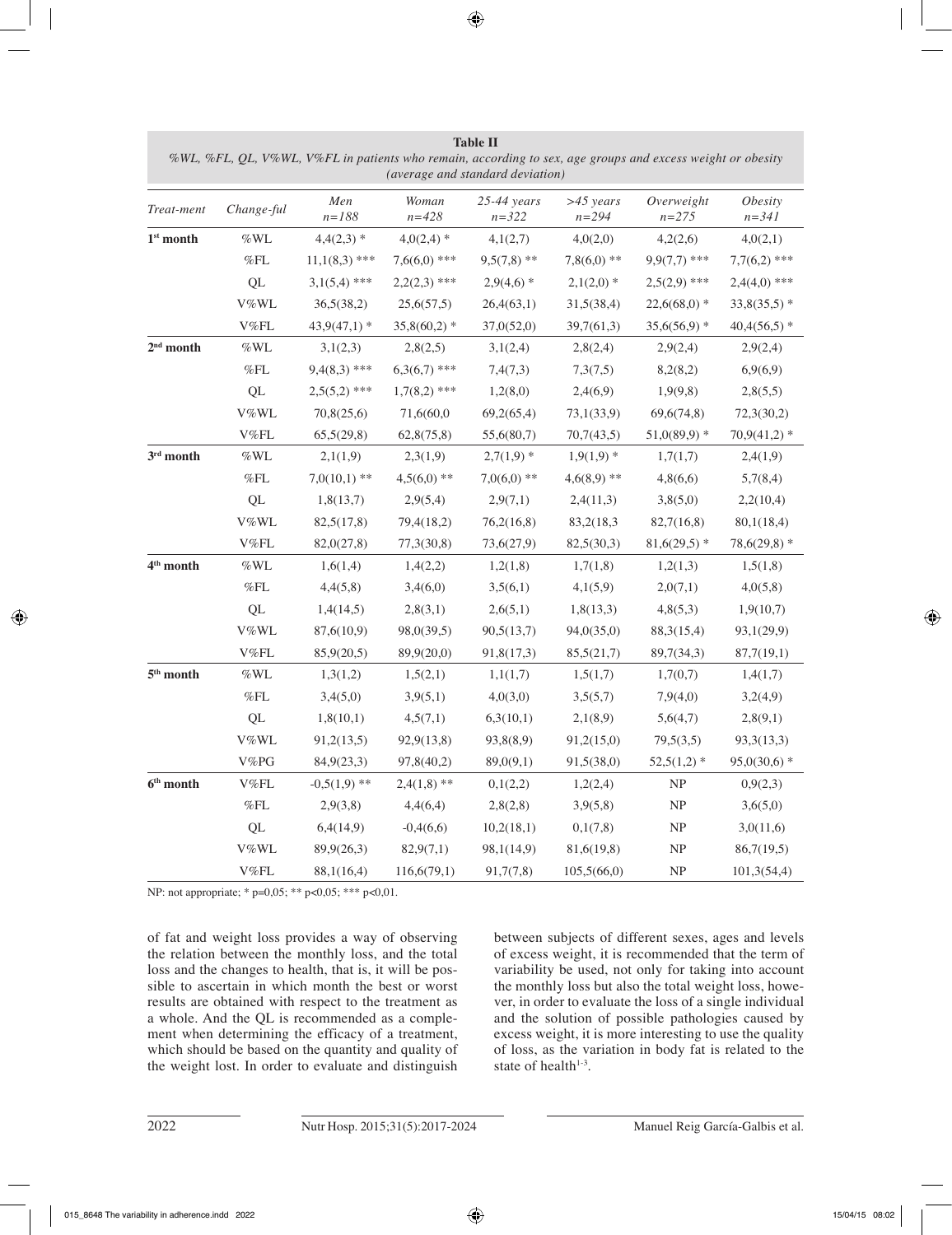| <b>Table III</b><br>Evolution of the V%WL and V%FL in<br>the total sample during the six months |            |               |  |  |
|-------------------------------------------------------------------------------------------------|------------|---------------|--|--|
| Treat-ment                                                                                      | V%TWLS     | <i>V%FLTS</i> |  |  |
| $1st$ month                                                                                     | 28,9(52,6) | 38,4(56,6)    |  |  |
| $2nd$ month                                                                                     | 71,4(50,9) | 63,7(63,8)    |  |  |
| $3rd$ month                                                                                     | 80,6(18,0) | 79,2(29,6)    |  |  |
| $4th$ month                                                                                     | 92,7(28,9) | 87,8(20,2)    |  |  |
| $5th$ month                                                                                     | 92,0(13,3) | 90,7(31,8)    |  |  |
| $6th$ month                                                                                     | 86,7(19,5) | 101,3(54,4)   |  |  |

## *The effectiveness of the loss between the variables*

Men and women showed significant differences in %WL, %FL and QL in the first months, in V%WL and V%FL in the first month only. This indicates that when the monthly variation is observed, it can be seen how men obtain a greater loss in terms of quantity and quality than women, however, when the relation between monthly and total loss is taken into account, the differences are reduced. If this issue is considered and the fact that women lose the same or more weight and fat in the final months of the treatment, it may indicate that despite the findings, women are more constant. A relation is found between the terms %WL, %FL and QL, however this does not occur with the relation between %WL, %FL, V%WL and V%FL. In those under or over 45 years, there are significant differences in %WL, %FL and QL, only in the first month, this indicates that only in that month are differences in the loss based on age obtained. In terms of excess weight and obesity, differences in WL, %FL, V%WL and QL are only found in the first month, despite the fact that in the obese, significant variations were noted in V%FL, up to the end of treatment, this indicates that the dietary treatment is especially effective due to the variability of the fat loss. In all cases a random relation is shown between the variables of %WL, %FL, V%WL y V%FL.

The waist and hip measurement is being introduced as an indicator of body fat, and already some studies have shown interest in differences in weight loss between the sexes and that in men it is more frequent for the weight loss to be associated with body fat than in women<sup>19</sup>. Based on these facts it is recommended that there should be further research on the effectiveness of loss according to sex, age and BMI. Current clinical trials focus on the efficacy of the treatment applied, without taking into account the possible differences according to the characteristics of patients, such as gender, age, BMI etc  $20-22$ . Therefore it is recommended that these variables should be treated as dependent, rather than independent as is currently the case.

#### *Effectiveness of the loss based on treatment time*

In the development of the degree of weight loss as opposed to treatment time, the efficacy is notable up to the third month of treatment and the high amount of fat lost through variation of %FL and V%FL. In the case of QL, only a worsening of the results obtained on excessive weight were observed, this indicates that the quality of weight loss in men, women, the obese, minors and those over 45 years, improves as the patient's treatment progresses. Notwithstanding this fact, a gradual reduction of %WL, %FL, V%WL y V%FL was noted, which shows that individualised dietary treatment as a qualitative - quantitative method does not appear to affect the amount of weight loss from the sixth month onwards, however, it is possible to evaluate through the concept of quality of weight loss, that the minority of subjects who continue to lose weight when they reach the sixth month of treatment do so above all in terms of fat loss. This indicates that its multidisciplinary use should be recommended from the sixth month, particularly in morbid obesities which need more than six month's treatment.

The relation between age, gender, BMI and effectiveness and the treatment time is not usually considered as a line of research. In most clinical trials time is presented as a descriptive factor, without determining the effectiveness as a dependent variable $20,21$ .

#### *Consensus in the mode of expression of the loss.*

It is recommended that consensus be established in the expression of the effectiveness of the dietary treatment, in this study it is recommended that the following variables be used: percentage of weight and fat loss, variability and quality, particularly from this line of research it is reiterated that homogeneity should be established in expressing the results of a weight loss treatment<sup> $4,23$ </sup>. This recommendation is based on the need for any weight variation programme to show as clearly as possible in the results offered, whether it is evaluating subjects of a different gender, age, level of BMI and including in the case of sporting subjects.

# *Limitations of the study*

The following points should be mentioned: in this study only individualised use is evaluated, not groups or multidisciplinary use; nutritional education classes are recommended for groups in order to make communal learning more efficient, and the fact that the participants were not obtained from public institutions, this last question is due to a problem existing in Spain, as in our country nutritionists and dieticians are not part of the national health system.